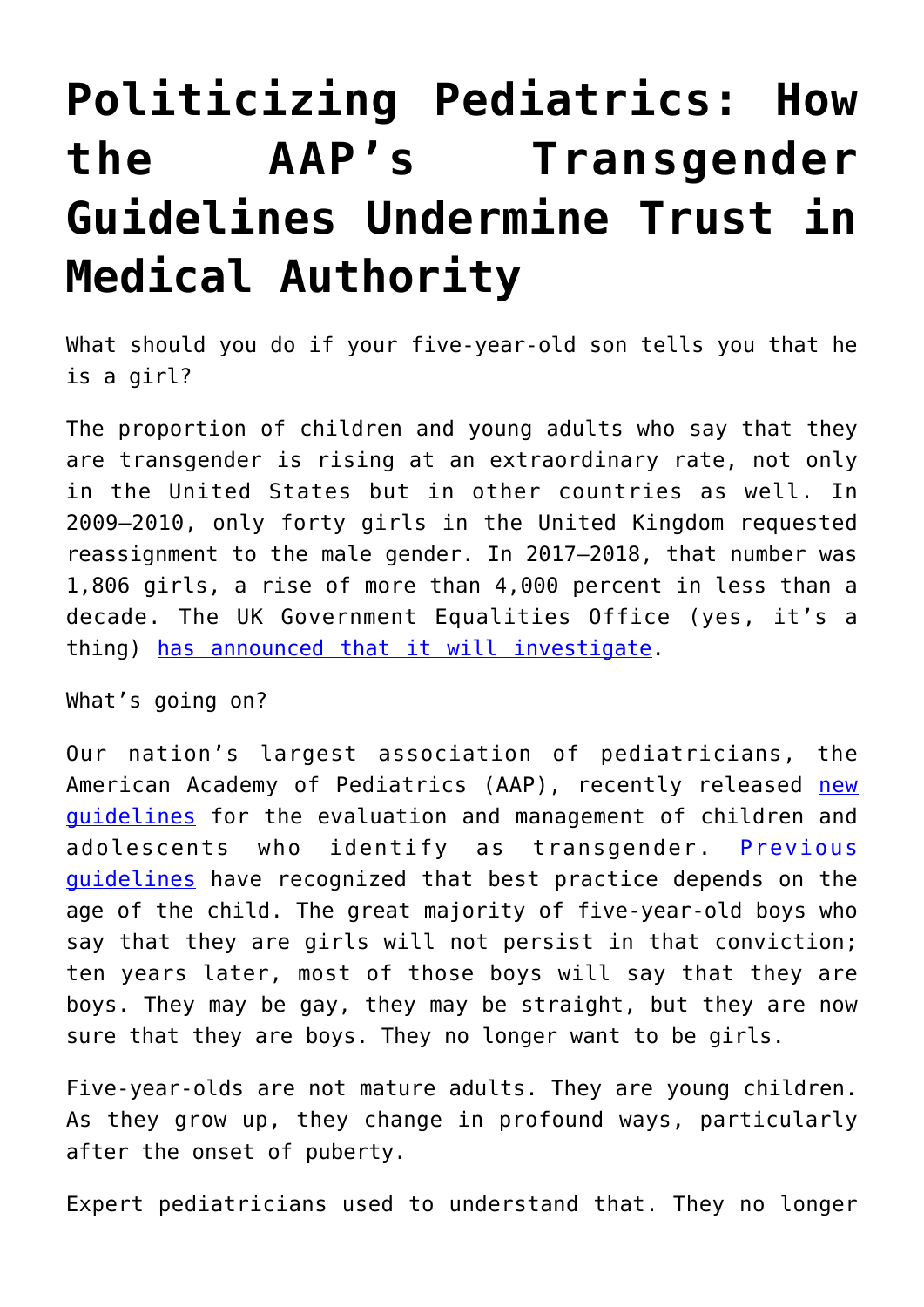do, at least not with regard to transgender identification. The new guidelines from the AAP explicitly eliminate any role for age in evaluation of the child. According to the new guidelines, *any* child who wants to transition to the other sex should be "affirmed." *Regardless of age.* If a five-year-old boy tells you that he is a girl, your job is to buy him a dress and change his name to Emily. Any other response is outdated and transphobic. The authors specifically reject any "watchful waiting" for prepubescent children.

## **Where's the Evidence?**

These new guidelines are not based in evidence. On the contrary, they contradict the available research. For example, [in one study](http://images.nymag.com/images/2/daily/2016/01/SINGH-DISSERTATION.pdf), 139 boys who persistently said they were girls were enrolled around seven years of age. When researchers tracked down those boys many years later (averaging thirteen years later) only seventeen out of 139, or 12 percent, still said they were girls or had doubts about their gender identity. This study, and [others like it,](https://www.jaacap.org/article/S0890-8567(08)60133-1/fulltext) demonstrate that the majority of boys who say they are girls prior to the onset of puberty will not say they are girls after the onset of puberty. But the American Academy of Pediatrics is now on record prioritizing the opinion of a five-year-old over the considered judgment of the child's parents, even suggesting that the pediatrician should take (unspecified) legal action if those ignorant parents refuse to obey their child's wishes to transition to the other gender.

Suppose a five-year-old boy tells his parents that he is a girl. He wants to wear a dress to school and change his name to Emily. Suppose the parents want to adopt a wait-and-see attitude. He can wear a dress for his Halloween costume, but not to school. The AAP now denounces such an approach as "outdated." Even worse: those parents are trying to prevent the child "from identifying as transgender." They label such an approach "reparative therapy." They then assert that reparative therapies have been shown to be unsuccessful. In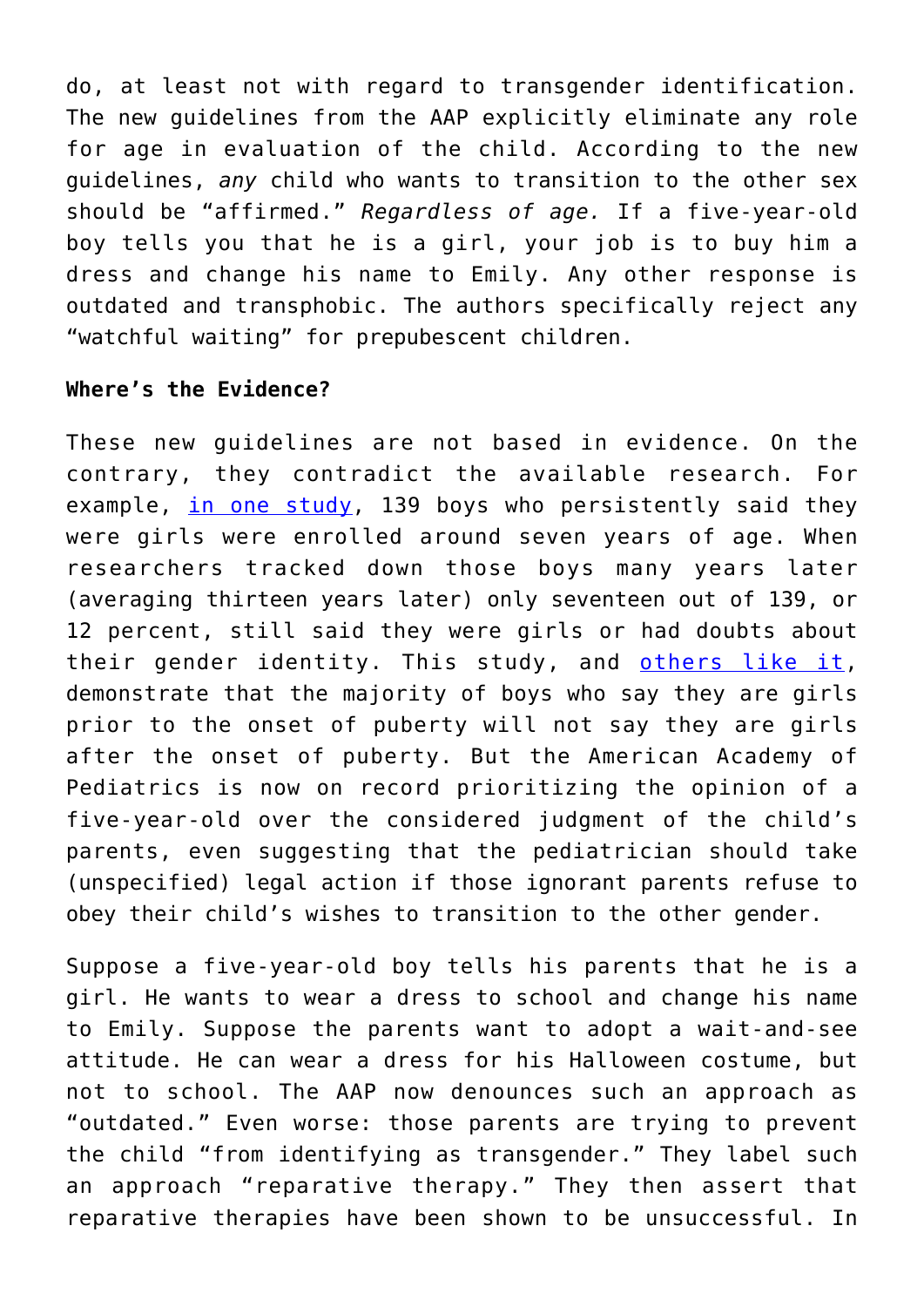support of that assertion, they provide one single citation: a 1994 report of the failure of interventions intended to change the sexual orientation of homosexual men and women.

Outdated, indeed. A report documenting the failure of efforts to change the sexual orientation of adults is of doubtful relevance to the question of whether a five-year-old boy named Justin who says that he is really a girl named Emily should be encouraged to transition. Oops! Excuse me for saying "transition." The guidelines suggest that we no longer use the term "transition," because we are supposed to "view the process as an affirmation and acceptance of who they have always been rather than a transition." The guidelines also endorse changing the child's birth certificate, to erase any trace of Justin's existence: the child's name on the birth certificate will be changed to Emily, and the child's gender at birth will be changed to female. Justin never existed.

George Orwell could not have made this up.

## **When They Grow Up**

What actually happens to young boys who say that they are girls? Some grow up to be gay men. Those gay men don't want to be women. They are quite happy to be gay men. They have no desire to change their name, or to take female hormones, or to be castrated. The physician who truly seeks to do what is best for that young boy must therefore determine: is this boy truly transgender, or is he perhaps a gay boy who hasn't yet figured out that he is gay? Or maybe he is a straight boy who just happens to like ballet and glitter?

How are you to make that distinction, if you are dealing with a five-year-old? It isn't easy. I remember asking my mom, when I was seven years old: "If I marry a woman, will I have to take my pajamas off in bed with her?" My mom answered "Yes, you will, but you will *want* to." I said: "No, I won't! Girls have cooties!" As it happened, I turned out to be a straight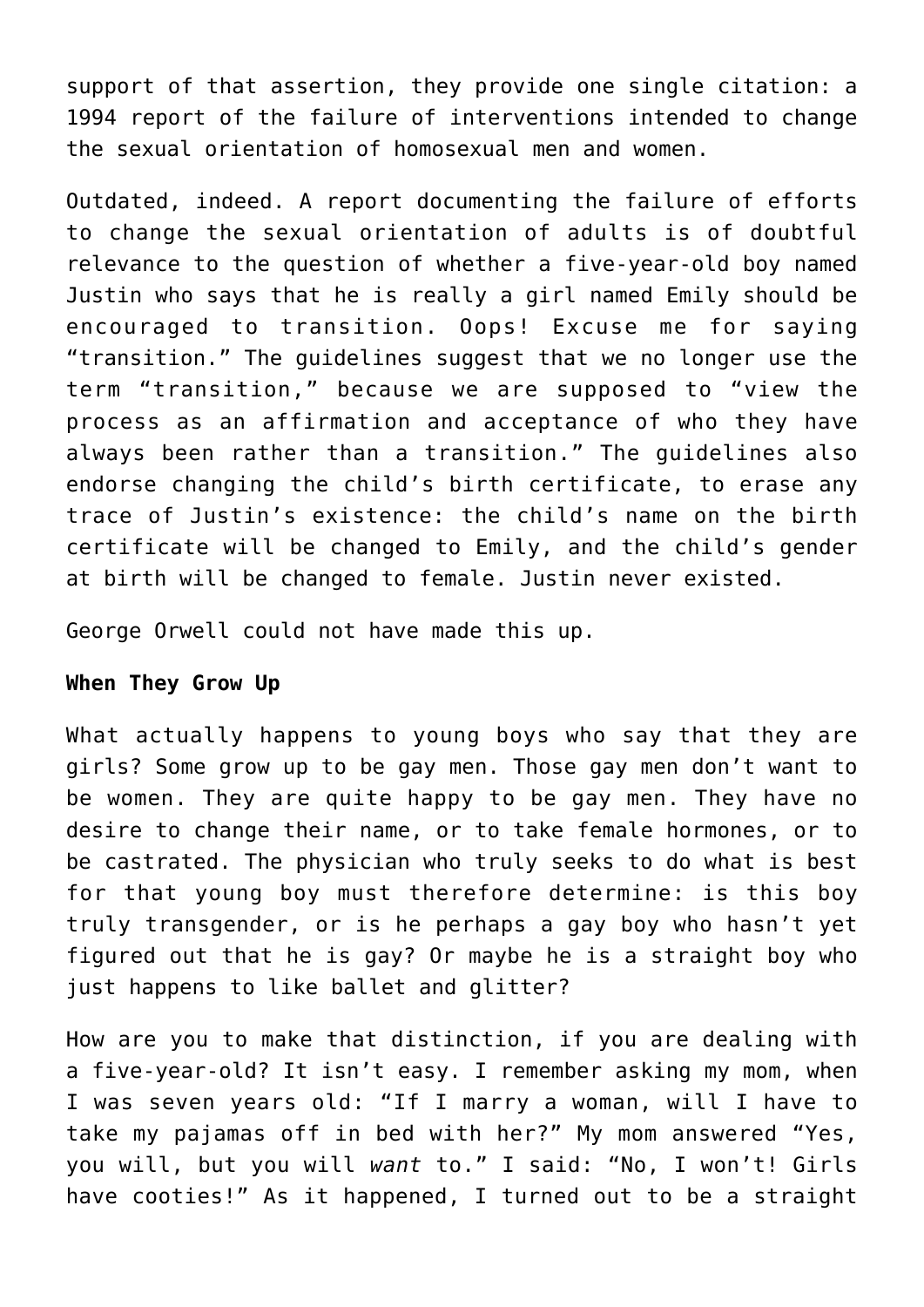man. (And I still like ballet and glitter.)

It is not developmentally appropriate to ask a five-year-old about their sexual orientation. Prepubescent children do not have a sexual agenda, nor should they. They are prepubescent children. But if there is no way accurately to determine the sexual orientation of a five-year-old—and there isn't—then there can be no way to say whether this five-year-old boy will persist in wanting to be female, whether he is simply a gay boy who hasn't yet discovered his own sexual orientation, or whether he is a straight boy who just happens to love glitter and ballet. Based on the evidence, the most sensible approach to such a boy is to show him love and support, but not for him to transition to the other gender. He wants to study ballet? Great! But he will study ballet as a boy, not as a girl.

The five-year-old boy who transitions to identify as a girl has taken a major step on a road that may lead to treatment with cross-sex hormones, castration, and infertility. The AAP would not allow a five-year-old to veto the parent's decision regarding whether to be vaccinated against diphtheria, which is today a very rare disease. Why is the AAP giving five-year-olds supreme authority for this much more profound decision?

## **Undermining the Public's Trust in Physicians**

The politicization of the American Academy of Pediatrics is disorienting for me on a personal level. My mom, the late Janet Sax MD, was the first woman to be president of the Northern Ohio Pediatrics Society, nearly fifty years ago. She proudly signed the initials "FAAP" after her name to let people know that she was a Fellow of the American Academy of Pediatrics. When she would discuss cases with me, when I was a teenager in the 1970s, she would mention the AAP guidelines in tones of respect and reverence. Over my more than thirty years as a physician, I too have long been in the habit of citing the AAP's guidelines on many topics as the gold standard, the